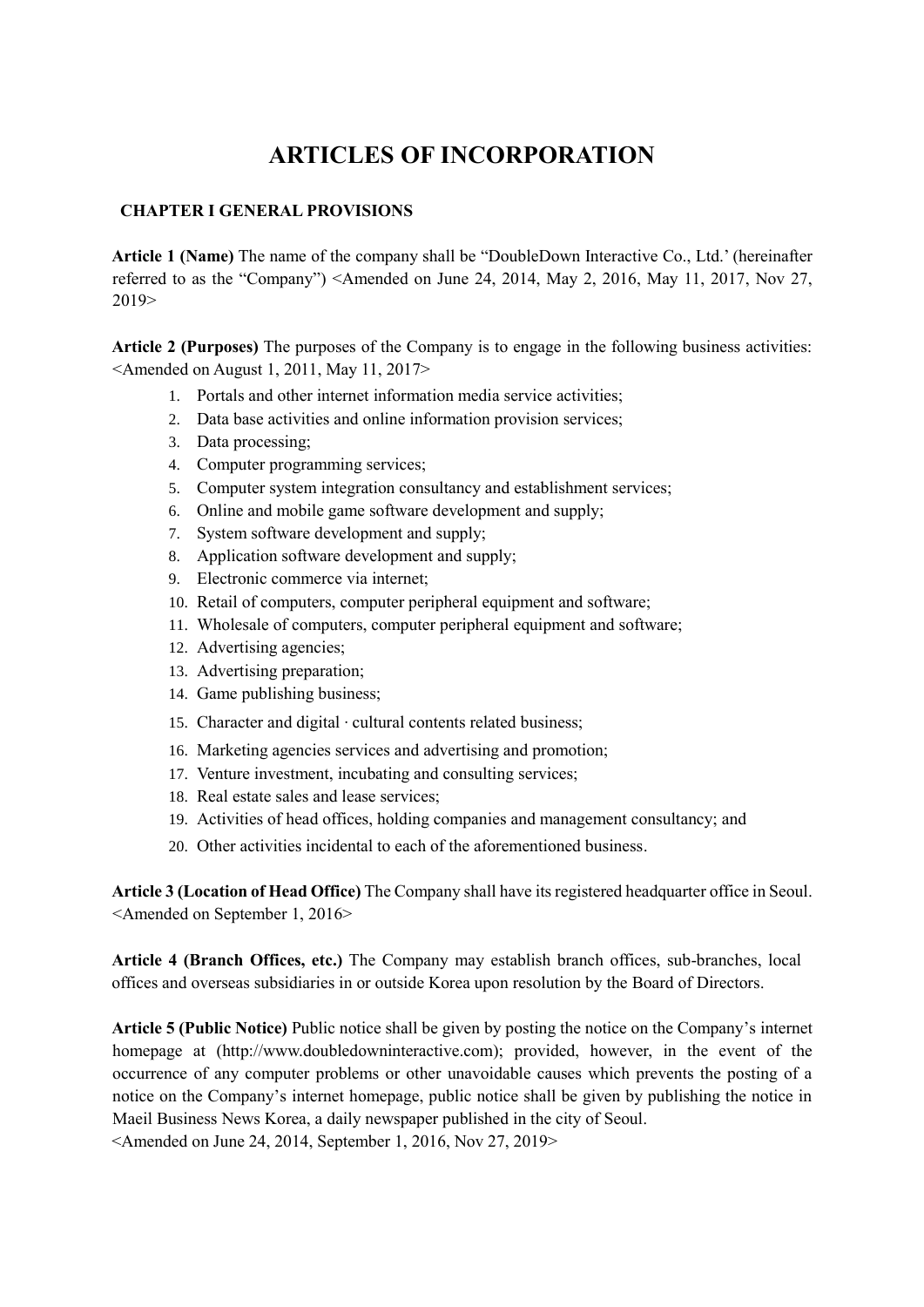# **CHAPTER II SHARES**

**Article 6 (Total Number of Shares)** The total number of shares that the Company is authorized to issue shall be 200,000,000 shares. <Amended on August 1, 2011 and May 11, 2017>

**Article 7 (Shares to be issued at the Time of Incorporation** The total number of shares to be issued at the time of incorporation of the Company shall be 60,000 shares.

**Article 8 (Par Value)** The par value per share to be issued by the Company shall be 10,000 Korean Won. <Amended on May 12, 2017>

**Article 9 (Types of Shares)** All shares to be issued by the Company shall be common shares.

**Article 10 (Electronic Registration of Rights to be Recorded on Share Certificates and Preemptive Right Certificates)** The Company shall register the rights to be recorded on share certificates and preemptive right certificates with the electronic registration ledger of the electronic registration authority, in lieu of issuing share certificates and preemptive right certificates. <Amended on May 2, 2016, March 27, 2019>

## **Article 11 (Preemptive Rights)**

- ① Shareholders of the Company shall have the preemptive rights to subscribe for the new shares in proportion to their respective share holdings.
- ② Notwithstanding the foregoing, in the following instances the Company may allocate new shares to those other than the shareholders by the resolution of the Board of Directors. <Amended on May 2, 2016, May 11, 2017, May 20, 2020>
	- 1. When issuing new shares to increase its capital through public offering to the extent not exceeding fifty (50) percent of the total number of issued and outstanding shares pursuant to Article 165-6 of the Financial Investment Services and Capital Markets Act;
	- 2. When preferentially allocating new shares to members of the Employees Share Ownership Association to the extent not exceeding twenty (20) percent of the total number of issued and outstanding shares;
	- 3. When issuing new shares as a result of the exercise of stock options pursuant to Article 340 of the Commercial Act;
	- 4. When issuing new shares for the purpose of the foreign investment made under the Foreign Investment Promotion Act, for the Company's managerial reasons to the extend not exceeding twenty (20) percent of the total number of issued and outstanding shares;
	- 5. When issuing new shares to the extent not exceeding twenty (20) percent of the total number of issued and outstanding shares to a new technology venture capitalist and new technology venture investment association pursuant to the Specialized Credit Finance Business Act and to an investment company for the establishment of small and medium enterprise and a small and medium enterprise establishment investment association pursuant to the Support for Small and Medium Enterprise Establishment Act.
	- 6. When allocating new shares to the other company to the extent not exceeding twenty (20) percent of the total number of issued and outstanding shares for strategic partnership such as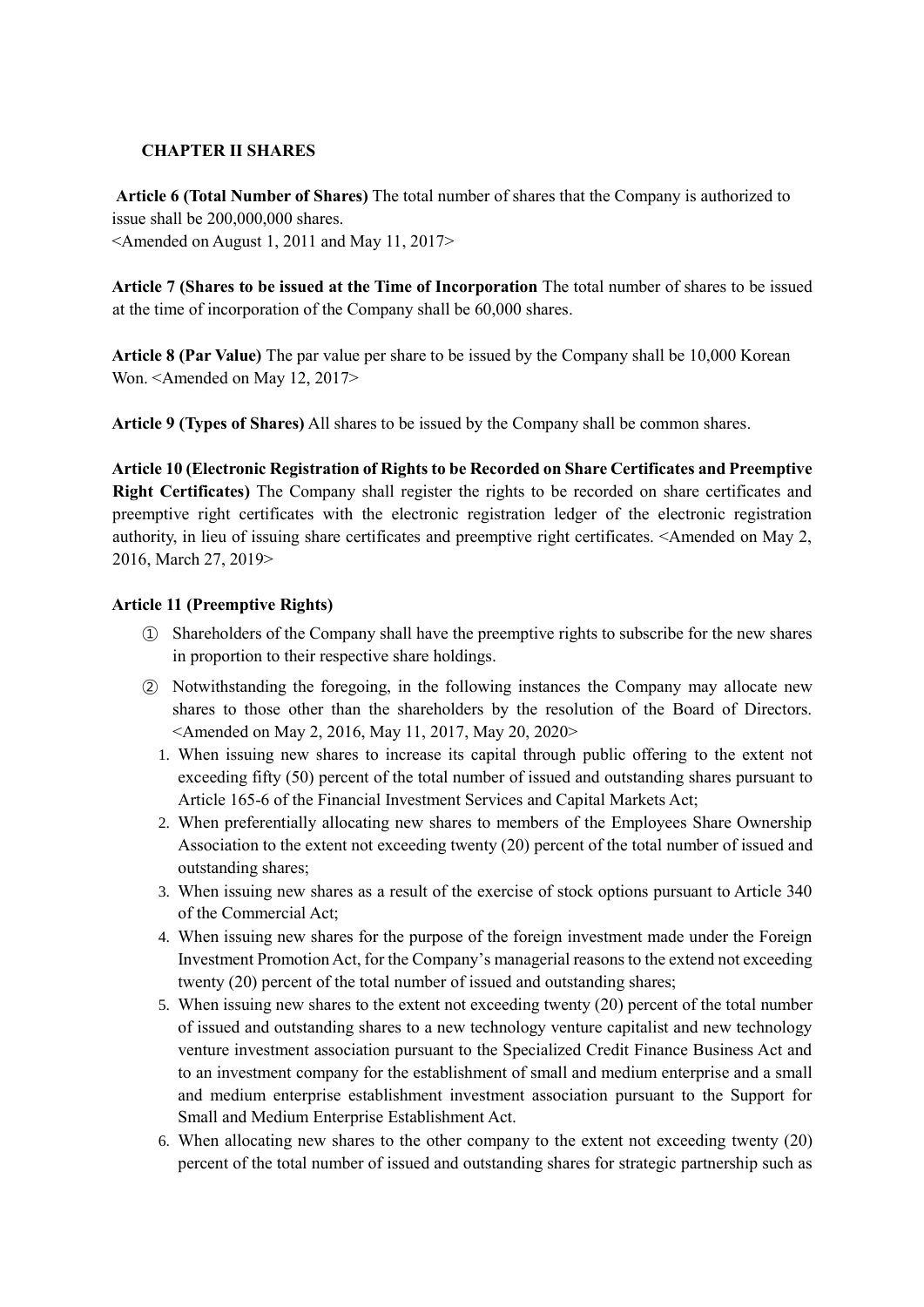through the introduction of high technology, business diversification, overseas expansion and fundraising;

- 7. When it's necessary to achieve the Company's business objectives such as an introduction of new technology, improvement of financial structure, new market development and strategic partnership pursuant to a proviso of the Article 418(2) of the Commercial Act to the extent not exceeding fifty (50) percent of the total number of issued and outstanding shares;
- 8. When issuing new shares to financial institutions or institutional investors, domestic and overseas, to the extent not exceeding twenty (20) percent of the total number of issued and outstanding shares for managerial purpose including raising emergency funds; or
- 9. When offering new shares to the public or has an underwriter subscribe for such public offerings in order to have its shares listed on the Korea Exchange.
- ③ If a shareholder(s) waives or forfeits all or part of his/her preemptive rights to subscribe for new shares, or any fractional shares are made in the course of allotting new shares, the method of dealing with such new shares or fractional shares shall be determined by a resolution of the Board of Directors. <Amended on May 2, 2016>

## **Article 11-2 (Stock Option)**

- ① The Company may grant stock options as set forth in the relevant laws and regulations to its executives and employees by a special resolution of the general meeting of shareholders, to the extent not exceeding ten (10) percent of the total number of issued and outstanding shares.
- ② The shares to be issued or delivered upon the exercise of the stock option (referring to the shares functioning as the base for calculating the difference in case where the Company pays the difference between the exercising price of the stock option and the market price either in cash or by the treasury shares) shall be common shares in registered form.
- ③ The exercising price per one share subject to the exercise of the stock option shall exceed a price falling under any of the following subparagraphs. This shall also apply when adjusting the exercising price after the grant of the stock option.
	- 1. In cases of issuing new shares, the higher amount between their substantial price as of the date of granting the stock option and their face value; and
	- 2. In cases of transferring the company's own shares, their substantial price as of the date of granting the stock option.
- ④ The number of executives and employees who may be granted with a stock option shall not exceed ninety (90) percent of the total existing executives and employees, and the stock option to be granted to a single executive or employee shall not exceed ten (10) percent of the total number of issued and outstanding shares.
- ⑤ The persons who are eligible for stock options are executives and employees who have contributed or have the capacity to contribute to the establishment, management, or technological innovation of the Company; provided, however, that those who fall under any of the following shall be disqualified:
	- 1. A stockholder who holds ten (10) percent or more of the total outstanding shares excluding non-voting shares;
	- 2. A person who actually exercises influence over major management matters of the Company, such as appointment or dismissal of directors; and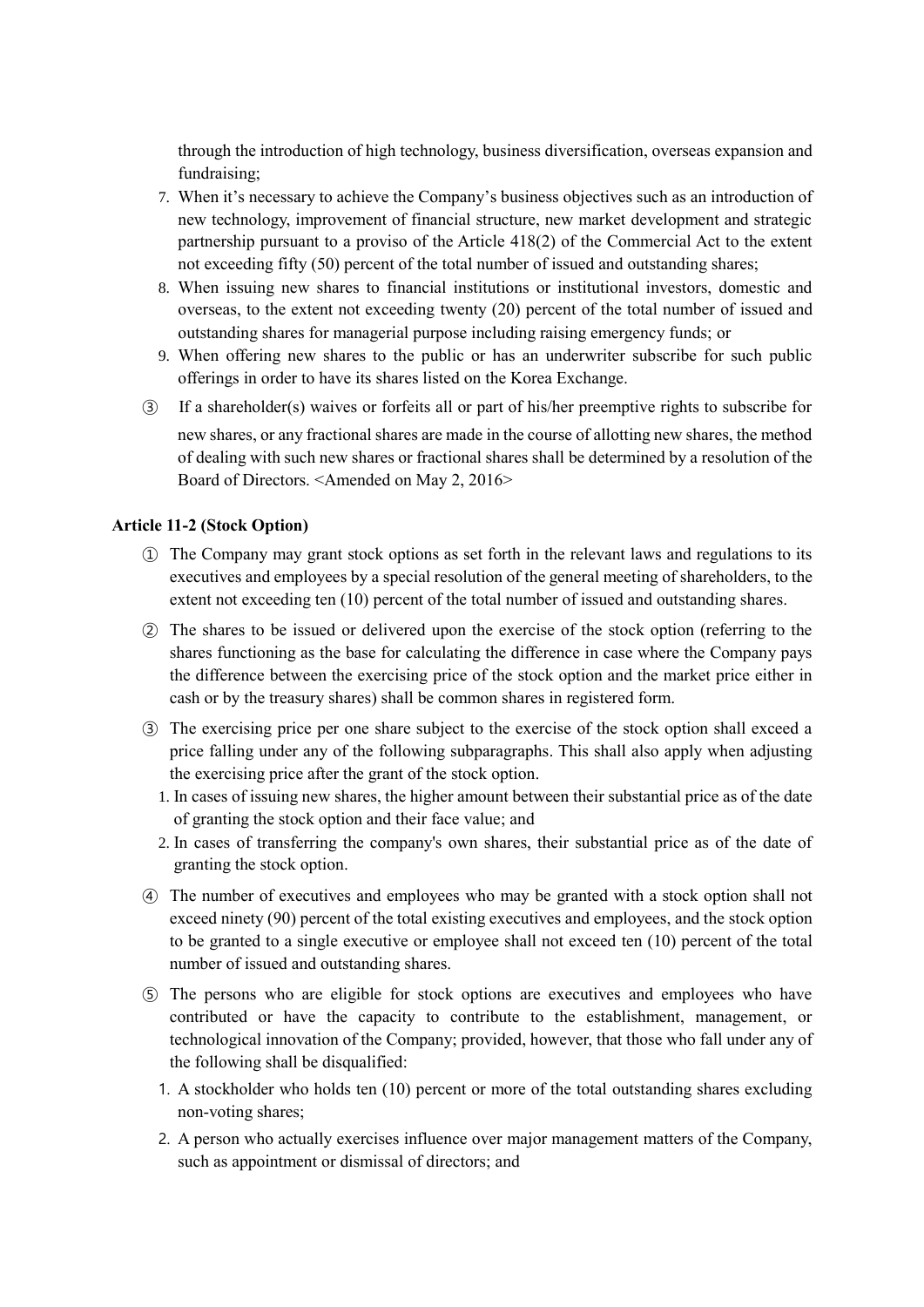- 3. Any person in special relationship with a person falling under subparagraph 1 or 2. <Amended on May 20, 2020>
- ⑥ The stock option may be exercised from the date on which such right may be exercised until the date to be determined by a general meeting of shareholders or the Board of Directors within the extent of five (5) years.
- ⑦ Any person who is granted a stock option shall be allowed to exercise such stock option only after holding office or serving in the Company for no less than two (2) years from the date of the resolution mentioned in Paragraph (1). <Amended on May 20, 2020>
- ⑧ The Company may cancel the grant of stock options by the resolution of the Board of Directors in any of the following cases:
	- 1. In case an executive or employee to whom a stock option is granted voluntarily resigns from his/her office;
	- 2. In case an executive or employee to whom a stock option is granted causes the Company to incur substantial and material damages due to his/her willful misconduct or negligence;
	- 3. In case the Company is unable to comply with the exercise of the stock option due to its bankruptcy or insolvency; or
	- 4. In case where any cause for cancellation as set forth in the stock option agreement occurs. [Newly established on September 10, 2010]

## **Article 12 (Title Transfer Agent)**

- ① The Company shall retain a transfer agent for shares.
- ② The transfer agent, its office and the scope of its services shall be determined by the resolution of the Board of Directors.
- ③ The Company shall keep its register of shareholders or a duplicate thereof, at the office of the transfer agent and cause the transfer agent to handle electronic registration of shares, maintenance of the register of shareholders and other matters in relation to the shares of the Company.
- ④ Those activities undertaken by the transfer agent described in Paragraph (3) shall be performed in accordance with the Regulations of Transfer Agent. <Amended on March 27, 2019, March 23, 2021>

#### **Article 13 (Record Date)**

- ① The Company shall deem thoseshareholders whose names appear in the list of shareholders on December 31 of each year to be the shareholders who are entitled to exercise their rights as shareholders at the annual meeting of shareholders to be convened in respect of the said period for the settlement of accounts. <Amended on March 23, 2021>
- ② The company may convene an extraordinary general meeting of shareholders and, if necessary, make the shareholders listed in the shareholder list on the date specified by the resolution of the board of directors the shareholders who exercise their rights, and the company shall resolve the board of directors. This must be announced two weeks before the date specified in. <Amended on March 23, 2021>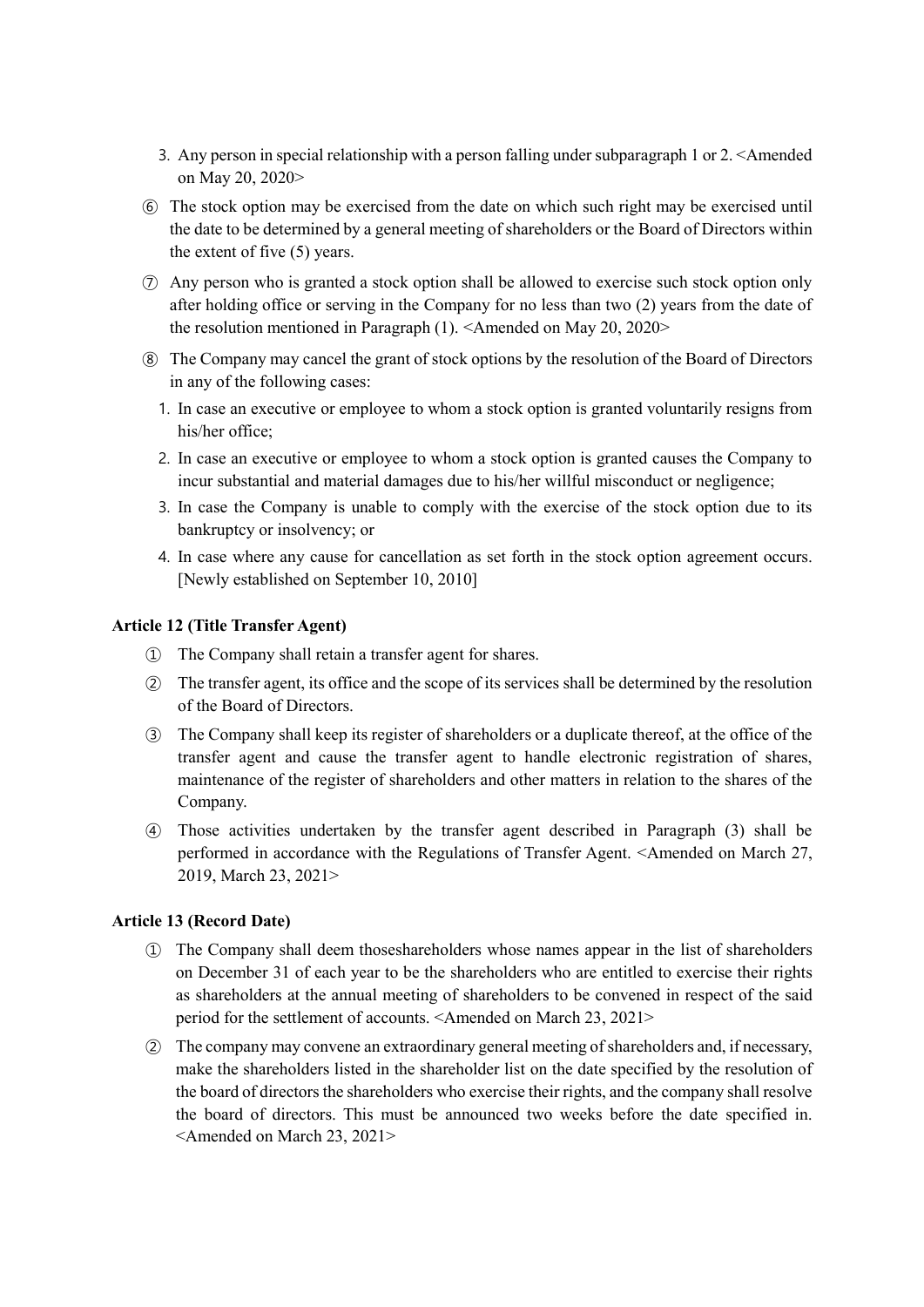**Article 14 (Equivalent dividend)** The company will pay equal dividends to all shares of the same type issued (including cases of conversion) as of the base date of dividends, regardless of the date of issue. [Newly established on May 20, 2020] <Amended on March 23, 2021>

## **Article 14-2 (Preparation and storage of shareholder list)**

- ① When the company is notified of the designation of the owner by the electronic registration agency, it must prepare and keep a shareholder list by stating the matters notified and the date of notification. <Amended on March 23, 2021>
- ② The company may request the electronic registration agency to create a designation of owner if necessary, such as when there is a change in the current status of shareholders (including special related persons) who hold a 5% or more stake. It can. <Amended on March 23, 2021>
- ③ The company creates a shareholder list in electronic documents. <Amended on March 23, 2021>

# **CHAPTER III BONDS**

## **Article 15 (Issuance of Convertible Bonds)**

- ① The Company may issue convertible bonds to persons other than shareholders up to an aggregate par value of three (3) hundred billion (300,000,000,000) Korean Won by the resolution of the Board of Directors in any of the following cases: <Amended on May 20, 2020>
	- 1. In case the Company issues convertible bonds through a general public offering;
	- 2. In the case the Company issues convertible bonds to financial institutions or institutional investors, domestic or overseas, for the purpose of raising emergency funds; or
	- 3. In the case the Company issues convertible bonds to the other party for the introduction of technology, research and development, production and sales, and capital alliances which are important in its business operation.
- ② The type of shares to be issued upon conversion and the conversion price shall be determined by the Board of Directors at the time of issuance of the relevant convertible bonds.
- ③ The conversion period shall be from the date on which one (1) month has elapsed after the date of issuance of the bonds to the date immediately prior to the redemption date of the bonds. However, the conversion period may be adjusted so that it is limited to a period within the period stated above by the resolution of the Board of Directors.
- ④ When converted to shares, the company pays interest only on interest that is due before the conversion. <Amended on May 20, 2020, March 23, 2021>

#### **Article 16 (Issuance of Bonds with Warrants)**

- ① The Company may issue bonds with warrants to persons other than shareholders upon the resolution of the Board of Directors up to an aggregate par value amount of two (2) hundred billion (200,000,000,000) Korean Won in accordance with Article 16(1) hereof. <Amended on May 20, 2020>
	- 1. In case the Company issues le bonds with warrant through a general public offering;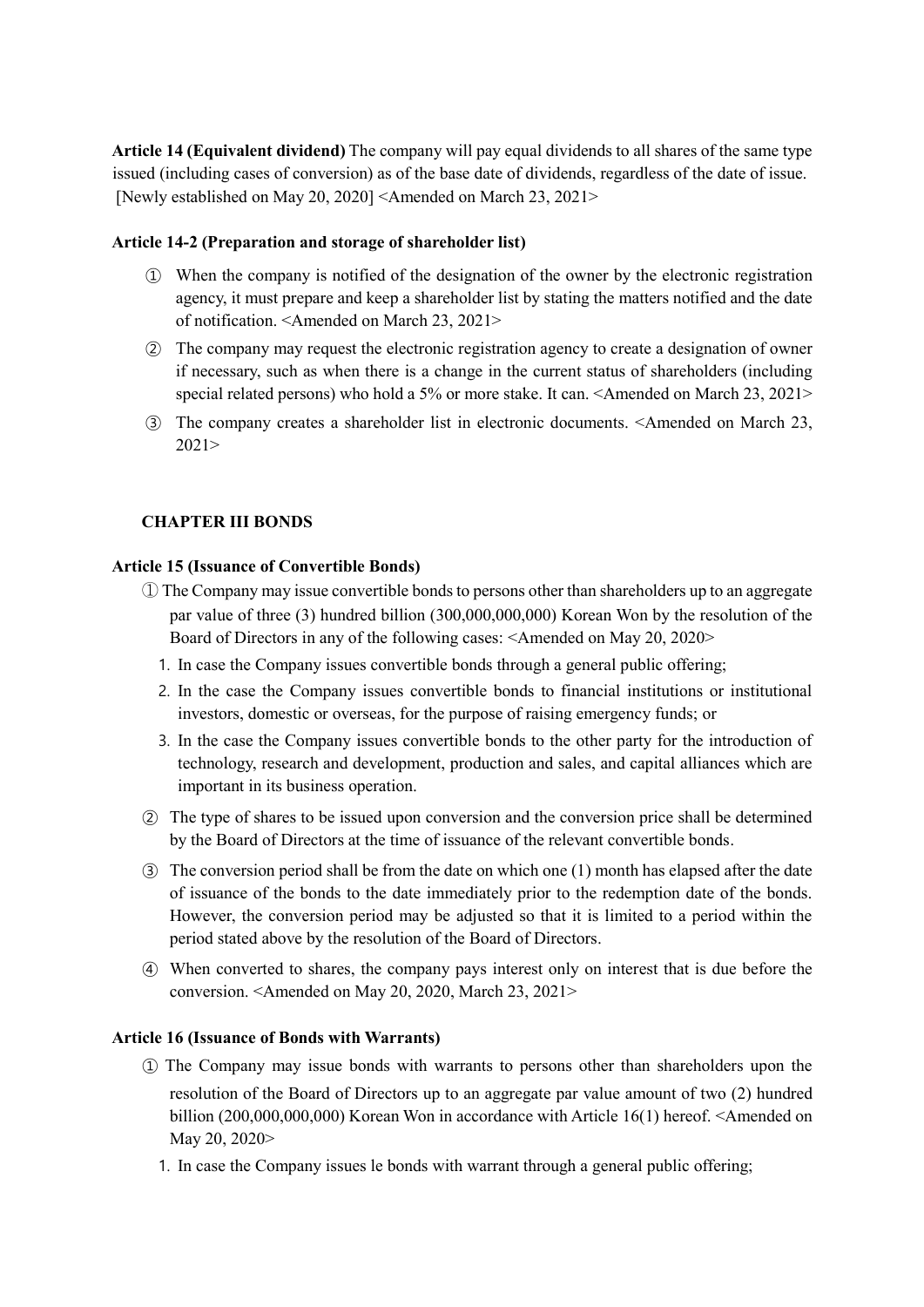- 2. In the case the Company issues bonds with warrant to financial institutions or institutional investors, domestic or overseas, for the purpose of raising emergency funds; or
- 3. In the case the Company issues bonds with warrant to the other party for the introduction of technology, research and development, production and sales, and capital alliances which are important in its business operation.
- ② The amount within which a holder of such bonds with warrant is entitled to request issuance of new shares shall be determined by the Board of Directors, to the extent of not exceeding the aggregate par value of such bonds.
- ③ The class of shares to be issued upon exercise of warrants shall be common shares. The issue price shall be determined by the Board of Directors upon issuance of the relevant bonds with warrants at or above the par value.
- ④ The period during which warrants may be exercised shall be from the date on which one (1) month (or thirty (30) days) has elapsed from the date of issuance of the bonds to the date immediately prior to the redemption date of the bonds; provided, however, that in case the Company issues the bonds by other means than public offering, such period shall be from the date on which one (1) year has elapsed after the date of issuance of the bonds to the date immediately prior to the redemption date of the bonds. However, the warrant exercise period may be adjusted to a period within the period stated above by the resolution of the Board of **Directors**

# **Article 16-2 (Electronic Registration of Rights to be Recorded on Bond Certificates and Warrant**

**Certificates)** The Company shall register the rights to be recorded on bond certificates and warrant certificates with the electronic registration ledger of the electronic registration authority, in lieu of issuing bond certificates and warrant certificates. However, in the case of corporate bonds, electronic registration may not be carried out except for listed corporate bonds, which are required to be electronically registered by law. [Newly established on March 27, 2019] <Amended on March 23, 2021>

**Article 17 (Applicable Provisions for Issuance of Bonds)** The provisions of Article 12 shall apply mutatis mutandis with respect to the issuance of bond. [Newly established on May 11, 2017] <Amended on March 27, 2019>

#### **CHAPTER IV GENERAL MEETING OF SHAREHOLDERS**

#### **Article 18 (Ordinary and Special General Meetings and Time of Convocation)**

- ① General meetings of shareholders shall be of two types of ordinary and special general meetings.
- ② Ordinary general meetings of shareholders shall be convened within three (3) months after the close of each business year.

**Article 19 (Persons Entitled to Convene the Meetings)** General meetings of shareholders shall be convened by a representative director in accordance with the resolution of the Board of Directors except as otherwise provided in other laws and regulations. If the representative director is absent or unable to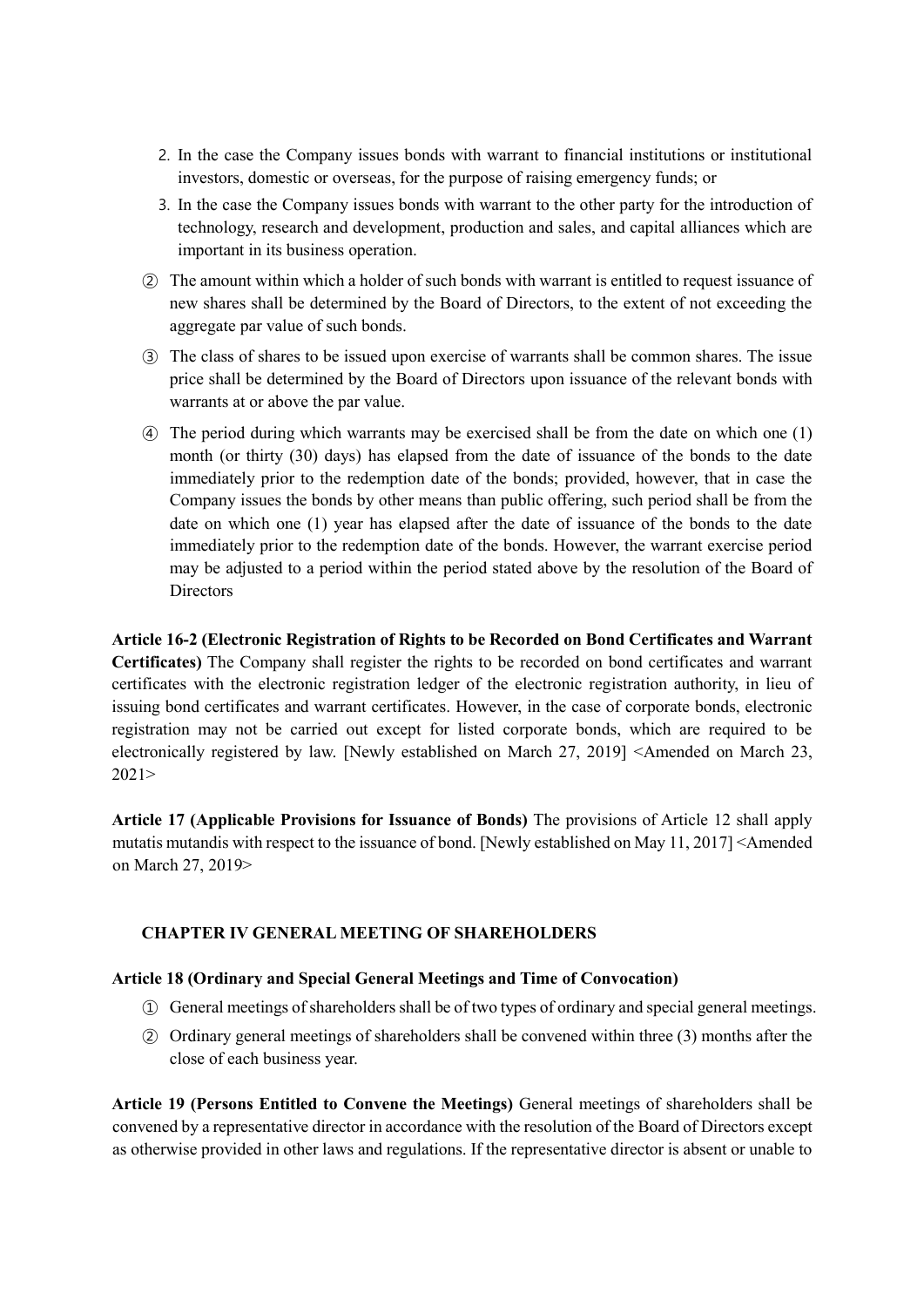convene the general meetings, another director appointed by the Board of Directors shall convene the general meetings.

## **Article 20 (Public Notice of Convocation)**

- ① When convening a shareholders' meeting, each shareholder shall be notified of the date, place, and agenda of the meeting in writing two (2) weeks prior to the date of the meeting; provided, however, that such period may be shortened or omitted with the consent of all shareholders in writing, by telegraphic communications or by email prior to the date of the meeting.
- ② The Company shall attach to the written notice of convocation in the Paragraph 1, any written document and reference materials which may be necessary for the shareholders to exercise their voting rights. <Amended on May 2, 2016>

## **Article 21 (Place of Convening a Meeting of Shareholders)**

The general meeting of shareholders shall be held in the place where the head office of the Company is located and may also be held in any other place adjacent to it, whenever circumstances require.

## **Article 22 (Chairman)**

.

- ① A representative director shall serve chairman of general meetings of shareholders
- ② In the event that the representative director is absent or fails to serve as chairman of any general meetings of shareholders, any person previously designated by the general meeting of shareholders shall act as the chairman; provided, however, that in case nobody has been designated to act as the chairman by the general meeting of shareholders, the provisions of Article 32(4) shall apply mutatis mutandis. <Amended on March 27, 2019>

**Article 23 (Voting Rights)** Each shareholder shall have one (1) vote for each share he/she owns.

#### **Article 24 (Exercise of Voting Rights)** <Amended on May 2, 2016>

- ① Shareholders may exercise their voting rights in writing without attending the general meetings of shareholders.
- ② Any shareholder who wants to exercise his/her voting right in writing shall submit any necessary written details for the exercise of voting rights on or before the date immediately prior to the meeting.

#### **Article 25 (Exercise of Voting Right by Proxy)**

- ① A shareholder may exercise his/her vote by proxy.
- ② The proxy in the preceding paragraph shall present evidentiary documents (power of attorney) for his/her power of representation before the general meeting of shareholders commences. [Newly established on May 11, 2017]

#### **Article 26 (Method of Adopting Resolutions at Meeting of Shareholders)**

Unless otherwise provided in the relevant laws and regulations, all resolutions of a meeting of shareholders shall be passed by the affirmative votes of the majority of shareholders present at the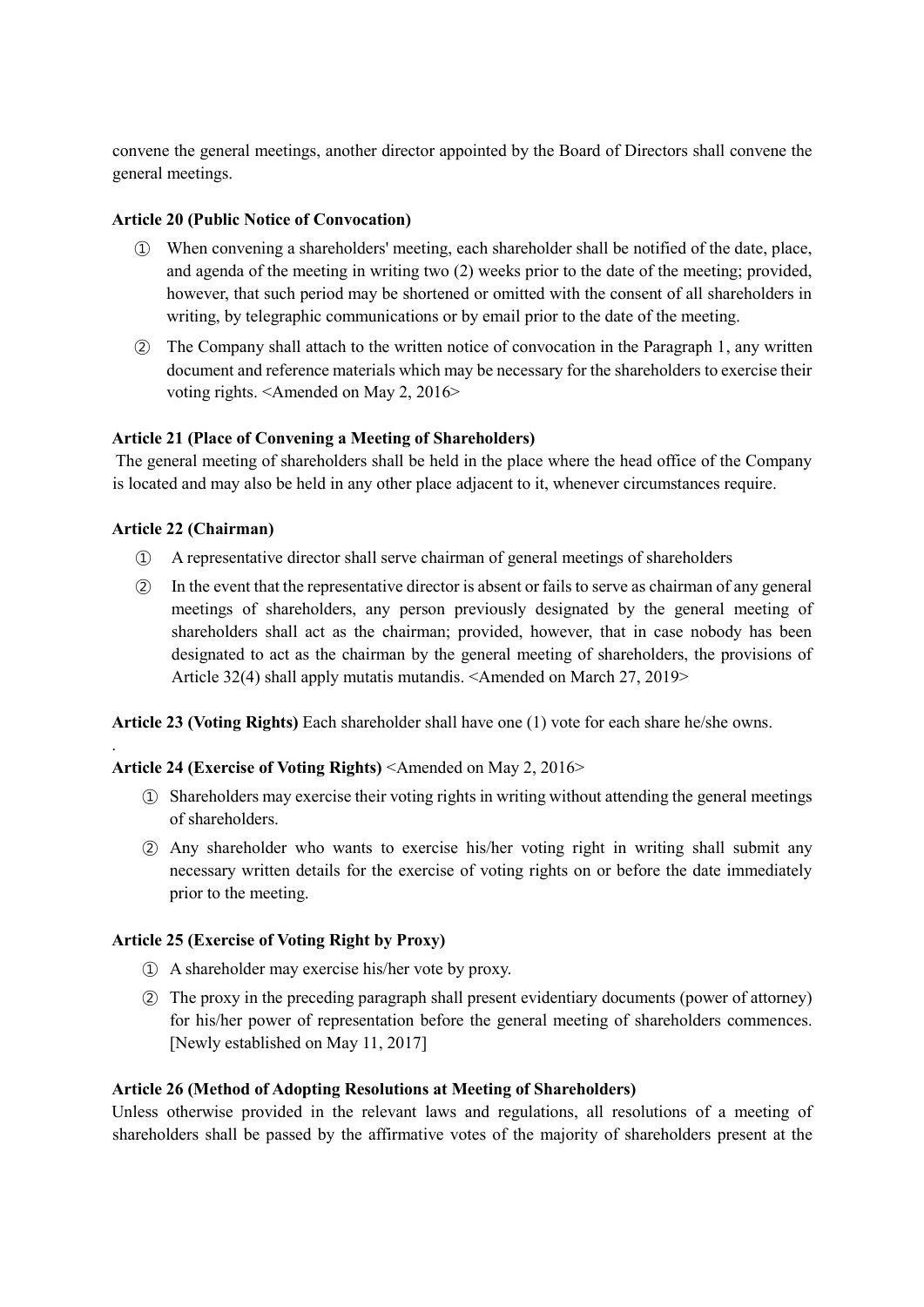meeting of shareholders, which shall not be less than a quarter of the total number of issued and outstanding shares of the Company.

## **Article 27 (Minutes of General Meeting of Shareholders)**

The substance of the course and proceedings of a general meeting of shareholders and the results thereof shall be recorded in minutes, on which the names and seals of the chairman and the directors present at the meeting shall be affixed or be signed by such persons, and shall be kept at the head office and branches of the Company. <Amended on September 10, 2010>

# **CHAPTER V DIRECTORS, BOARD OF DIRECTORS, REPRESENTATIVE DIRECTOR**

## **Article 28 (Number of Directors)**

The Company shall have not less than three (3), but not more than eight (8) directors. <Amended on May 20, 2020>

## **Article 29 (Election of Directors)**

- ① Directors shall be elected during a meeting of shareholders.
- ② A resolution for electing directors shall be passed by the affirmative votes of a majority of the voting rights represented by the shareholders present, which shall be not less than 1/4 of the total number of issued and outstanding shares.
- ③ In case two (2) or more directors are elected, the cumulative vote stipulated in Article 382-2 of the Commercial Act shall not apply. <Amended on May 20, 2020>
- ④ A company may be determined by a resolution of the board of directors to distinguish between internal directors and other non-executive directors among the directors set forth in paragraph 1. [Newly established March 23, 2021]

#### **Article 30 (Term of Office of Directors)**

The term of office of directors shall be three (3) years; provided, however, that the term of office shall be extended until the close of the ordinary general meeting of shareholders convened in respect of the last fiscal year of such term of office. <Amended on May 20, 2020>

#### **Article 31 (Election to Fill a Vacancy in the Office of Directors)**

- ① If there is a vacancy in the number of directors, a director shall be elected at a meeting of shareholders to fill such a vacancy; provided, however, that the foregoing provision shall not apply if the number of the existing directors in office is not less than the number of directors provided in the statute and no hindrance is caused to carrying on the Company's business thereby.
- ② Term of office of directors elected to fill a vacancy or as part of reinforcement shall be deemed the same as the remaining term of office of other directors. <Amended on May 20, 2020>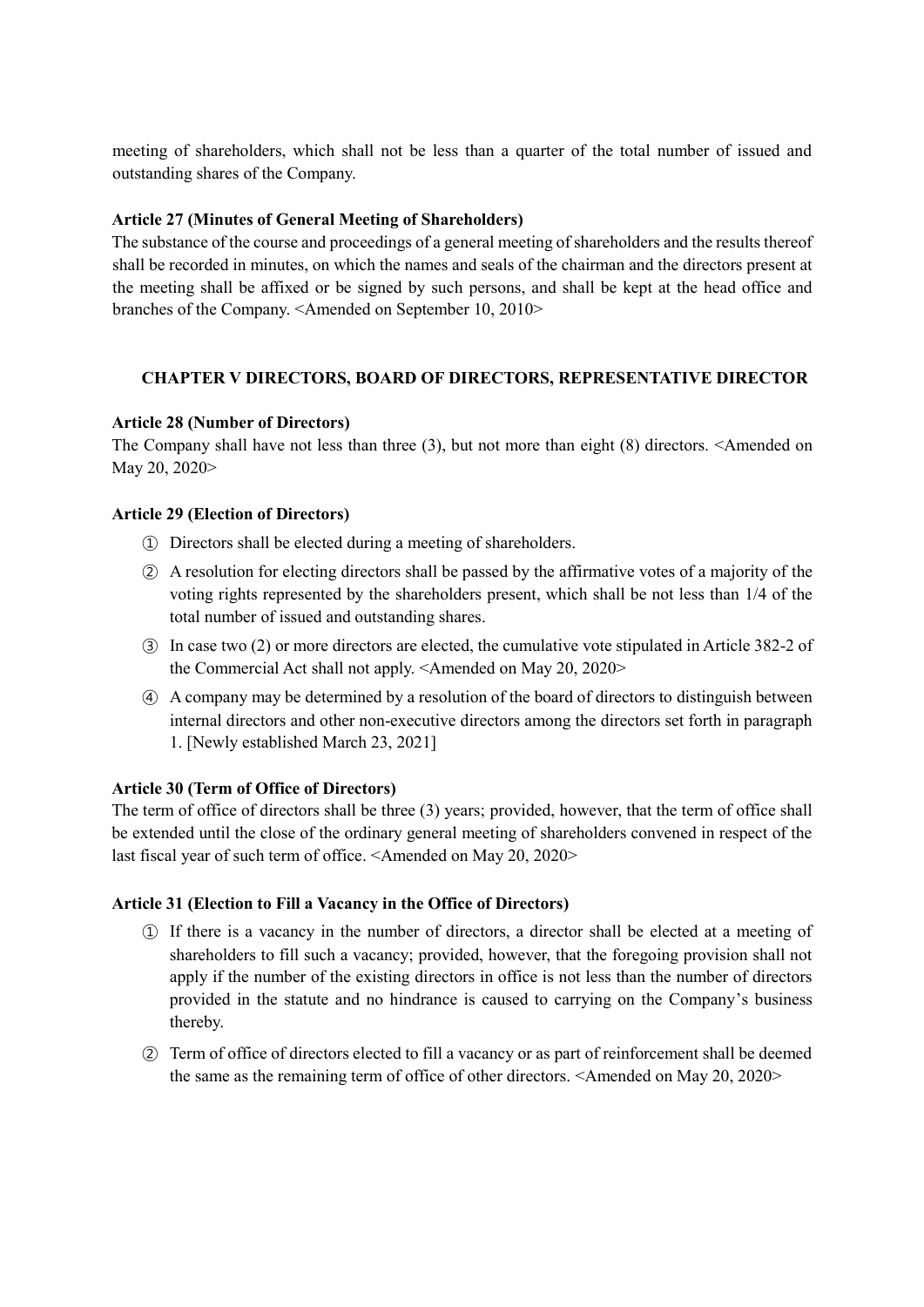#### **Article 32 (Duties of Directors)**

- ① The Company may appoint one (1) representative director out of directors, and a vice president, senior executive director and executive director by resolutions of the Board of Directors.
- ② The Company may appoint a few representative directors or co-representative directors whenever circumstances require.
- ③ A representative director shall represent the directors and direct the Company's overall business.
- ④ A vice president, senior executive director, executive director and director shall assist the representative director; share the execution of the Company's business as determined by the Board of Directors; and serve as an acting representative director in accordance with the order designated by the Board of Directors in case the representative director is absent or unable to execute his/her duties.

<Amended on May 11, 2017>

## **Article 33 (Composition of the Board of Directors and Convening of Meetings)**

- ① The Board of Directors shall be composed of directors and make major decisions on the Company's business
- ② Meetings of the Board of Directors may be called by any director, unless the Board of Directors has designated a specific director who shall call such meetings.
- ③ Notice for the meeting of the Board of Directors shall be dispatched by the director who calls the meeting to each of the individual directors at least one (1) week prior to the date set for such meeting, provided, however, that if all directors unanimously consent to holding a meeting of the Board of Directors, the procedure of convening a meeting may be omitted. <Amended on May 20, 2020>
- ④ The chairman of the Board of Directors shall be appointed by the Board of Directors, unless the Board of Directors has designated a specific director who shall call the meetings of the Board of Directors pursuant to the proviso of Paragraph 2, in which case such director shall be the chairman. <Amended on March 27, 2019>

# **Article 34 (Quorum and Adoption of Resolutions)**

- ① Unless otherwise provided in the relevant laws and these Articles of Incorporation, a resolution of the Board of Directors shall be adopted in the presence of a majority of directors in office by the affirmative votes of a majority of directors present at the meeting; provided, however, that the resolution for the matters set forth in Article 397-2 (Prohibition against Appropriation of Company's Opportunities and Assets) and Article 398 (Prohibition against Self-Transaction) of the Commercial Act shall be adopted by an affirmative votes of 2/3 or more of the total number of the directors present: <Amended on May 20, 2020>
- ② The Board of Directors may allow all or part of the directors in office to exercise his/her and/or their voting rights by means of telecommunication through which they may transmit and receive visual images and voices at the same time without being physically present at a meeting of the Board of Directors. In such case, the concerned director(s) shall be deemed to have attended the meeting of the Board of Directors in person.
- ③ A Director who has a special interest in a matter on the agenda for resolution may not exercise his/her vote upon such matter. <Amended on May 11, 2017>

# **Article 35 (Minutes of the Board of Directors)**

① The Board of Directors shall record the proceedings of every meeting of the Board of Directors.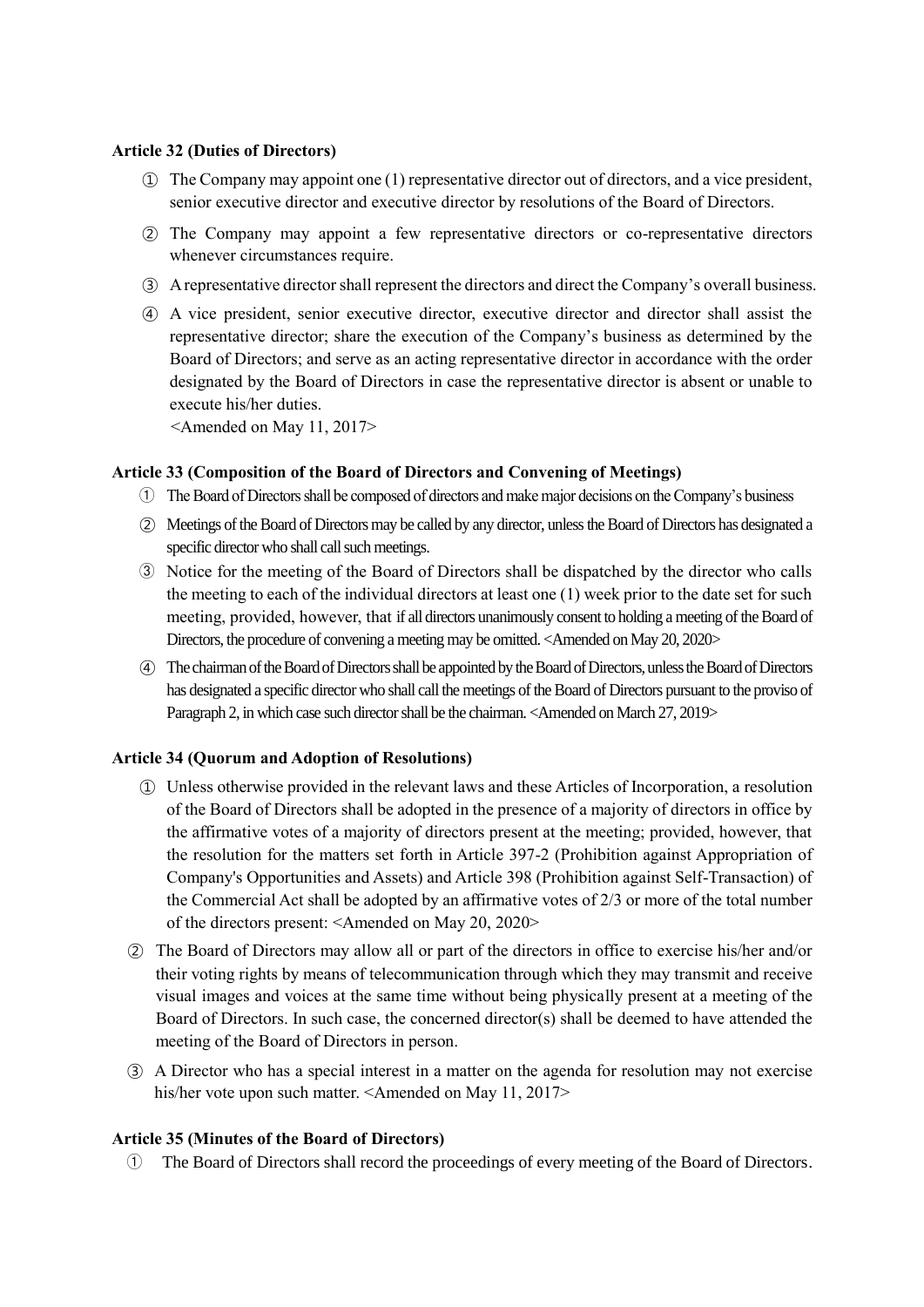② The agenda items, summary of the proceedings and the outcomes thereof, and the objectors and grounds for their objection shall be entered in the minutes, and the directors present at the meeting shall write their names and affix seals, or affix their signatures, thereon and then the minutes shall be preserved at the head office thereafter. <Amended on May 20, 2020>

**Article 36 (Appointment of Advisors)** The Company shall appoint a few advisors for management and technology by the resolution of the Board of Directors.

## **Article 37 (Remuneration and Retirement Allowances for Executives)**

- ① Remuneration for directors shall be determined by the resolution of a general meeting of shareholders.
- ② Retirement allowances for directors and other officers shall be paid in accordance with the Company's regulation concerning retirement allowances for executives. <Amended on May 20, 2020>

## **Article 38 (Mitigation of Director's Liability to the Company)**

- ① If a director is held liable for damages to the Company due to the violation of any law, regulation or these Articles of Incorporation, or due to dereliction of his or her duties, the Company shall exempt such director from liability for damages exceeding six (6) times (three (3) times in the case of outside directors) his or her wages (including bonuses and profit from the exercise of stock options) during the one-year period prior to the day of such violation or deriliction.
- ② Notwithstanding Paragraph (1) above, such exemption shall not apply if the director caused damages to the Company by willful misconduct or gross negligence or if otherwise provided in the law.

[Newly Established on May 20, 2020]

#### **Article 39 (Committee in the Board of Directors)**

- ① The Company shall install an audit committee in the Board of Directors. Additionally, the Company may install a committee in the Board of Directors to discuss and decide the matters delegated by the Board of Directors including major considerations for the Company's business operation.
- ② The committee in the Board of Directors other than the audit committee shall be comprised of two (2) or more directors and the structure and operation thereof shall be determined by the resolution of the Board of Directors.
- ③ Authorities over each of the following matters shall not be delegated to the committee:
	- 1. Any matters that require approval from the general meeting of shareholders;
	- 2. Appointment and dismissal of the representative director;
	- 3. Establishment of the committee and the appointment and dismissal of its members; and
	- 4. Any other matters determined by the Board of Directors.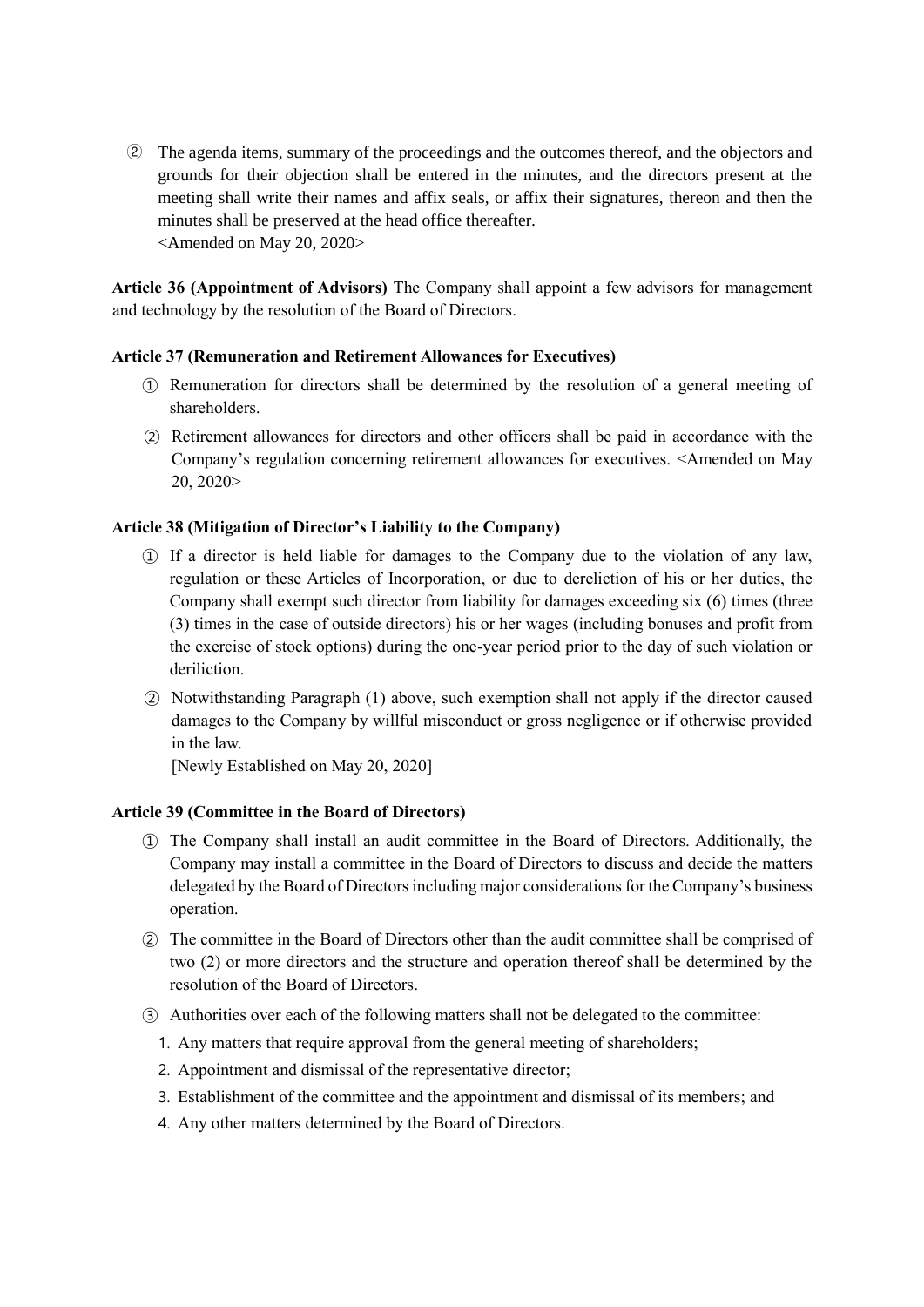- ④ The Committee shall notify each of the directors of any adopted matter. In such a case, each director upon receiving the notification may request convocation of the Board of Directors, and the Board of Directors may re-adopt the resolution for the matter already adopted by the committee.
- ⑤ Except as otherwise provided in other provisions hereof and the operational regulations of each committee, the provisions in Article 33 to 35 shall apply mutatis mutandis for the matters related to the committee. [Newly established on May 11, 2017]

**Article 40 (Appointment of Representative Director)** A representative director shall be appointed by the Board of Directors. [Newly established on May 11, 2017]

# **CHAPTER VI AUDIT COMMITTEE**

#### **Article 41 (Composition of the Audit Committee)**

- ① The Company shall establish an audit committee pursuant to Article 39 hereof, in lieu of auditor(s).
- ② The audit committee of the Company shall consist of three (3) or more directors; provided, however, that at least 2/3 of the members of the audit committee shall be outside directors.
- ③ A resolution of the Board of Directors for dismissing a member of the audit committee shall be adopted by the affirmative votes of at least 2/3 of the total number of directors.
- ④ By a resolution, the audit committee shall appoint a person to represent the audit committee, in which case, two (2) or more members may be determined to jointly represent the audit committee.

[Newly established on May 20, 2020]

#### **Article 42 (Duties, etc. of the Audit Committee)**

- ① The audit committee shall audit the accounting and operations of the Company.
- ② The audit committee may request the Board of Directors to convene the extraordinary general meeting of shareholders in writing, stating the agenda to be dealt with at the meeting and the reason for convening such meeting.
- ③ The audit committee shall appoint an external auditor of the Company in accordance with the Act on External Audit of Stock Companies.
- ④ The audit Committee may request the Company's subsidiaries to make a report on their operations, if it is necessary to perform its duties. In such cases, if the subsidiaries fail to immediately make such a report as requested or it is necessary to verify the content of the report made by the subsidiaries, the audit Committee shall have the right to inspect such subsidiaries' operations and status of assets.
- ⑤ In addition to Paragraphs (1) through (4) above, the audit committee shall handle matters delegated by the Board of Directors.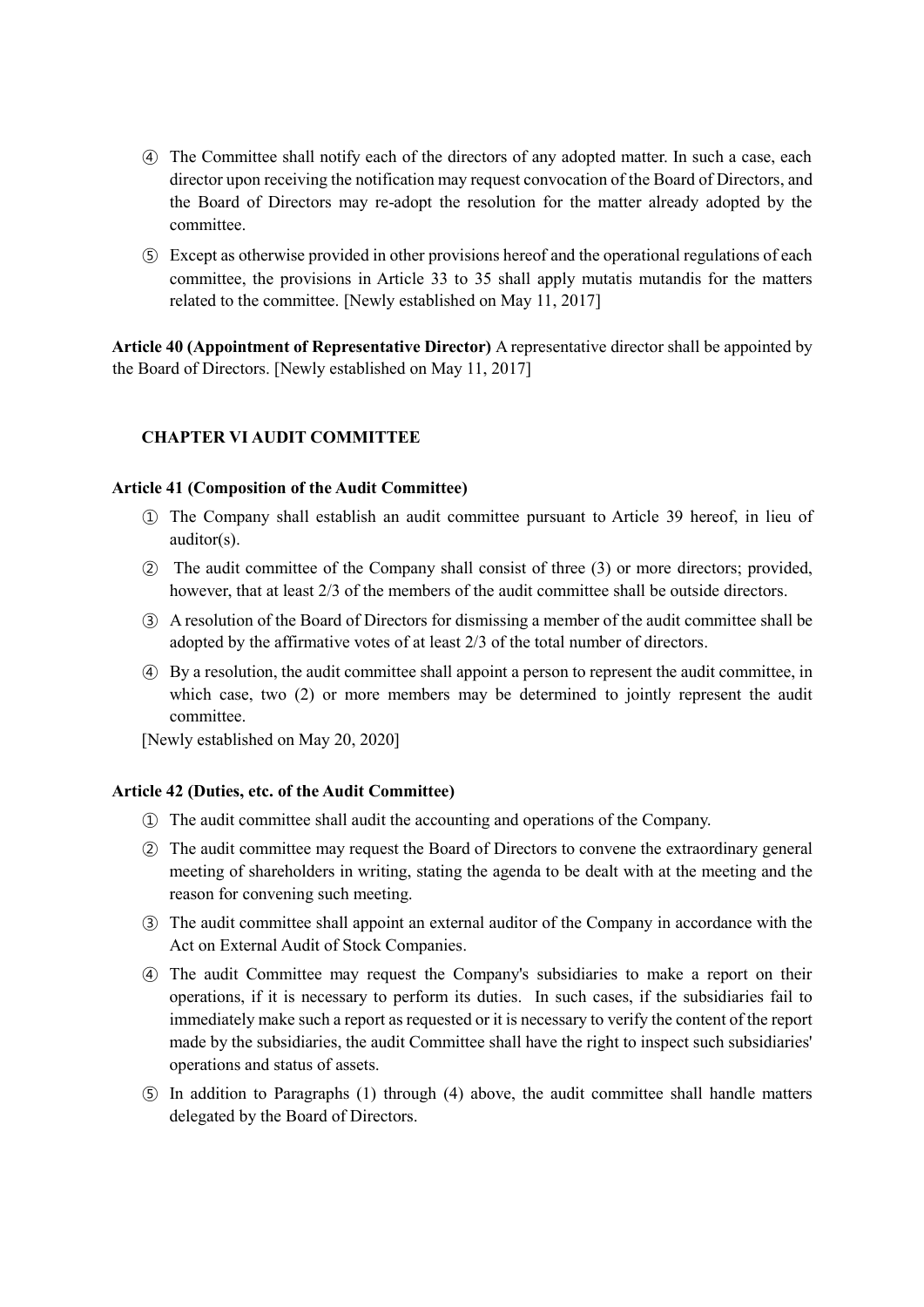- ⑥ If necessary, the audit committee may request a director (the person authorized to convene the meeting, if any) to convene a meeting of the Board of Directors in writing, stating the agenda to be dealt with at the meeting and the reason for convening such meeting.
- ⑦ If the director fails to convene the meeting of the Board of Directors without delay although the request under Paragraph (6) has been made, the audit committee which so requested may convene the meeting of the Board of Directors.
- ⑧ The Board of Directors may not overrule the resolutions of the audit committee.

⑨ The audit committee may seek assistance from experts at the Company's costs. [Newly established on May 20, 2020]

**Article 43 (Audit Record)** The audit committee shall prepare an audit record with respect to the audit, and the audit record shall record the substance of the course of the proceedings and results of the audit and shall bear the names and seals of or be signed by the audit committee members conducting the audit. [Newly established on May 20, 2020]

# **CHAPTER VII ACCOUNTING**

**Article 44 (Business Year)** The business year of the Company shall commence on January 1 and end on December 31 of each year.

#### **Article 45 (Preparation, Maintenance and Approval of Financial Statements)**

- ① The representative director (president) of the Company shall prepare and submit to the audit committee for audit the following documents and their supplementary schedules together with an business report, six (6) weeks prior to the date set for the annual meeting of shareholders convened for the business year to which such documents are related and, upon the audit committee's audit, shall submit the aforementioned documents and the business report to the annual meeting of shareholders: <Amended on May 20, 2020>
	- 1. Balance sheet;
	- 2. Income statement; and
	- 3. Other documents prescribed by Presidential Decree, indicating the financial status and management performance of the company <Amended on March 23, 2021>
- ② The audit committee shall submit an auditor's report to the representative director within four (4) weeks from the date of receiving the document referred to in each item of Paragraph 1 above. <Amended on May 20, 2020>
- ③ The Company shall maintain the documents referred to in the Paragraph 1 above and the auditor's report in the head office of the Company for five (5) years and their copies in the branch office(s) of the Company for three (3) years respectively, starting from one (1) week prior to the date set for the annual meeting of shareholders convened for the business year to which such documents are related.
- ④ When the representative director receives the approval of the general meeting of shareholders or the board of directors pursuant to paragraph 5 in the documents set forth in each item of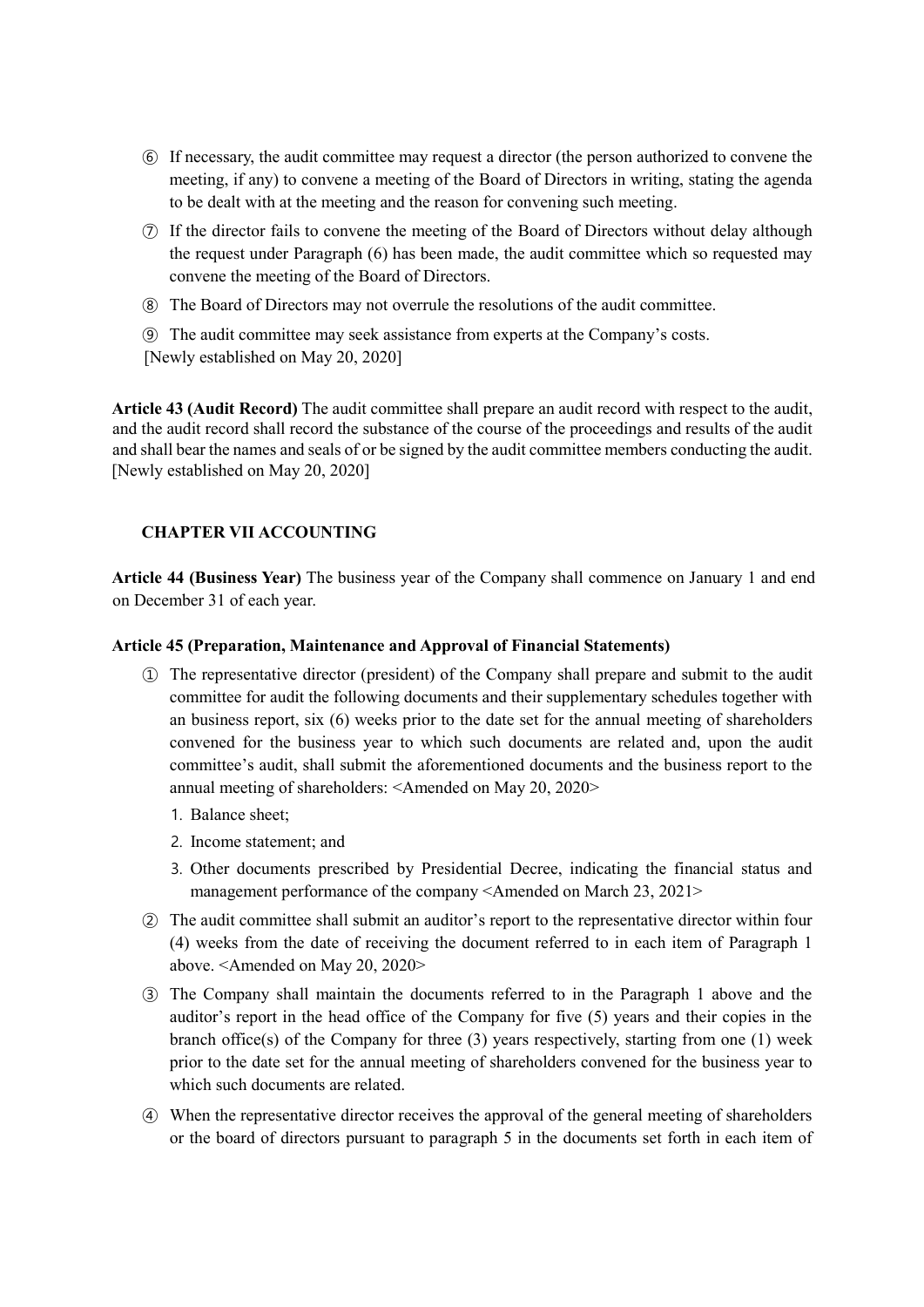paragraph 1, he/she shall publicly announce the balance sheet and the audit opinions of the external auditor without delay. <Amended on March 23, 2021>

- ⑤ Notwithstanding the Paragraph 1, the Company may give an approval of the documents referred to in each item of Paragraph 1 above by the resolution of the Board of Directors if the following requirements are all met: <Amended on May 20, 2020>
	- 1. An external auditor presents an opinion that the documents referred to in each item of Paragraph 1 appropriately represents the Company's financial conditions and performance of management in accordance with statutes and the provisions hereof; and
	- 2. All members of the auditor committee give consent thereto. <Amended on May 20, 2020>
- ⑥ If approved by the Board of Directors pursuant to the provisions of Paragraph 5, the Representative Director shall report the contents of each document of Paragraph 1 to the General Meeting of Shareholders. [Newly established March 23, 2021]

**Article 46 (Appointment of External Auditor)** The Company shall appoint an external auditor by obtaining approval from the audit committee pursuant to the provisions of the Act on External Audit of Stock Companies, and report the foregoing to the annual meeting of shareholders held after such external auditor has been appointed or provide notice or public notice thereon to the shareholders. [Newly established on May 20, 2020]

**Article 47 (Appropriation of Earnings)** The Company shall dispose of the unappropriated retained earnings of each business year in the following order of priority:

- 1. Earned surplus reserves;
- 2. Other statutory reserves;
- 3. Dividends;
- 4. Discretionary reserves; and
- 5. Other appropriation of retained earnings

#### **Article 48 (Dividends)**

- ① Dividends shall be determined by a resolution of a general meeting of shareholders; provided, however, that if the financial statements are approved by the Board of Directors under Article 45(5) hereof, dividends shall be determined by a resolution of the Board of Directors. [Newly Established on May 20, 2020]
- ② Dividends may be paid in either cash or stock
- ③ The dividends shall be paid to the shareholders or pledgees whose names appear or are duly registered in the list of shareholders as of the end of each business year.
- ④ Dividends shall be paid within one (1) month after approval or resolution thereof. Provided, That this shall not apply where the date of the payment of dividends is determined otherwise by a general meeting of shareholders or the board of directors. [Newly Established on May 20, 2020]

#### **Article 49 (Interim Dividends)**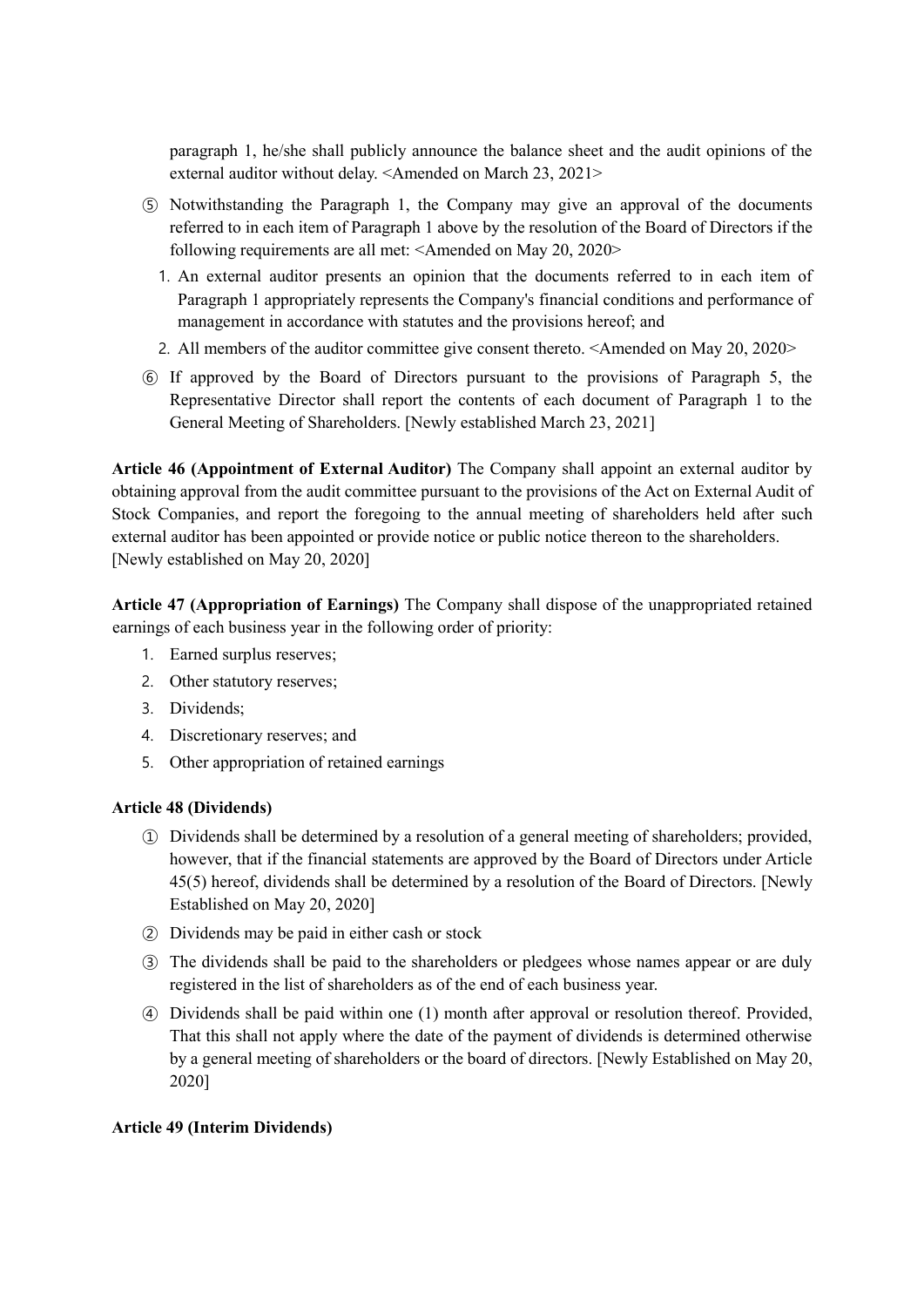- ① The Company may pay interim dividends, only one (1) time during a business year by fixing the date by the resolution of the Board of Directors, to its shareholders whose names appear or are duly registered in the list of shareholders as of such date in cash or stock.
- ② Interim dividends in the Paragraph 1 shall be paid by the resolution of the Board of Directors.

## **Article 50 (Statute of Limitation to the Claim for Dividends)**

If a claim for dividends has not been exercised for five (5) years, the statute of limitation applicable thereto shall expire, and the dividends with respect to which the statute of limitation has expired shall become vested in the Company. <Amended on May 20, 2020>

## **CHAPTER VIII SUPPLEMENTARY PROVISIONS**

**Article 51 (Company Rules)** The Company may adopt, with the approval of the Board of Directors, the Company's rules and other regulations that may be required for the administration of its affairs. [Newly established on May 11, 2017]

**Article 52 (Miscellaneous Provisions)** Matters not specifically provided for herein shall be determined in conformity with resolutions adopted at the Board of Directors Meeting or the general meeting of shareholders of this Company, or with the relevant provisions of the Commercial Act of the Republic of Korea, as the case may be. [Newly established on May 11, 2017]

**Addendum <December 18, 2007> Article 1 (Effective Date)** These Articles of Incorporation shall be effective on December 18, 2007.

**Addendum <September 10, 2010> Article 1 (Effective Date)** These Articles of Incorporation shall be effective on September 10, 2010.

**Addendum <August, 8, 2011> Article 1 (Effective Date)** These Articles of Incorporation shall be effective on August, 8, 2011.

**Addendum <December 7, 2011> Article 1 (Effective Date)** These Articles of Incorporation shall be effective on December 7, 2011.

**Addendum <June 24, 2014> Article 1 (Effective Date)** These Articles of Incorporation shall be effective on June 24, 2014.

**Addendum <May 2, 2016> Article 1 (Effective Date)** These Articles of Incorporation shall be effective on May 2, 2016.

**Addendum <September 1, 2016> Article 1 (Effective Date)** These Articles of Incorporation shall be effective on September 1, 2016.